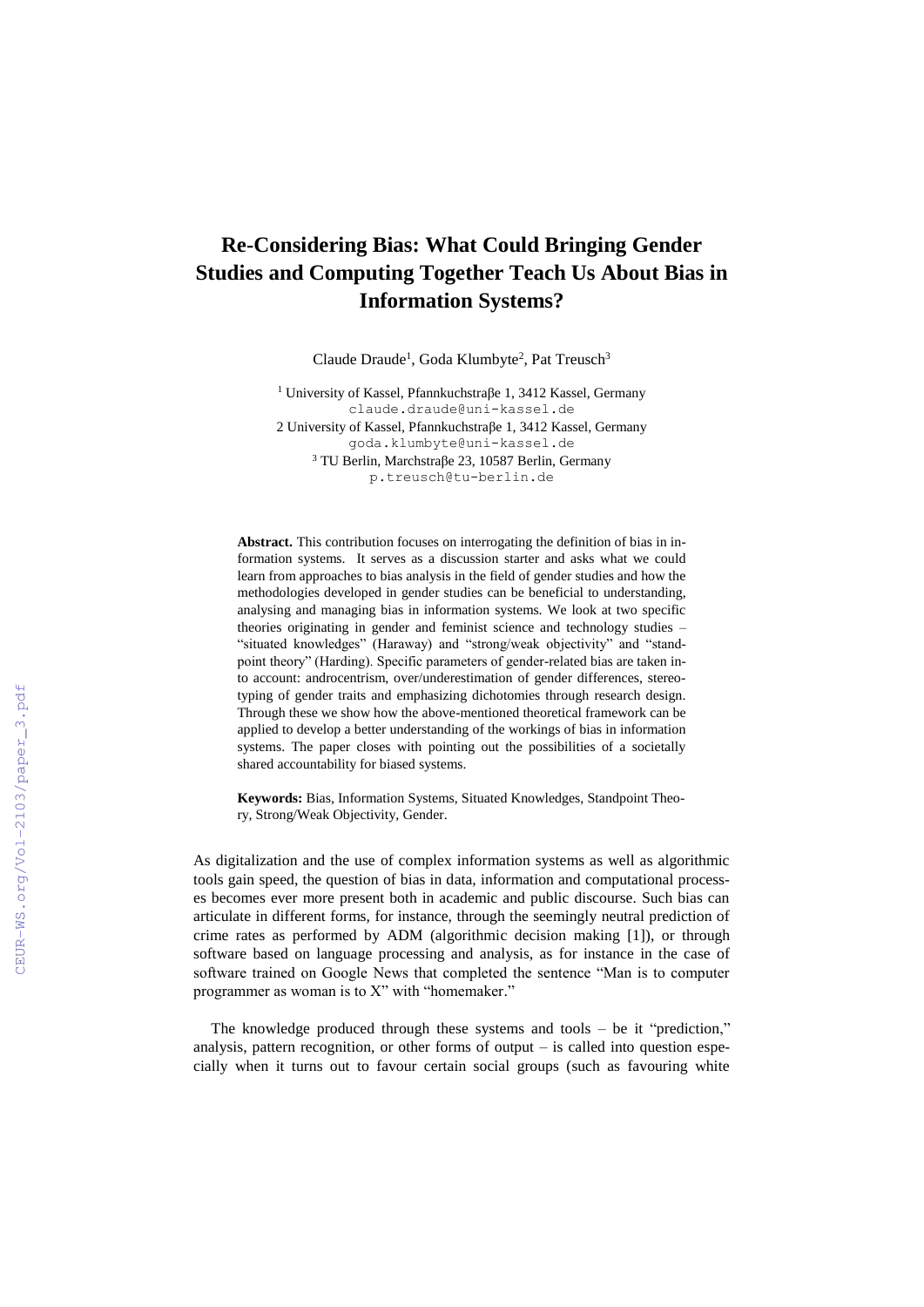against black populations in recidivism prediction) or when it reproduces stereotypes in social relations that are considered unfair or unethical (such as racial and economic discrimination patterns that are observable in predictive policing systems or sexual discrimination that until recently was observable in dominant search engines). The fundamental connection between algorithmic calculations and social relations has lately become more transparent through the work of critical math scholars such as O'Neil. She not only problematizes the role of computer-aided decision making, but also highlights the importance of choices that the developers make: "The mathpowered applications powering the data economy were based on choices made by fallible human beings" [2]. While these choices became "opaque," the effects of the "encoded human prejudice, misunderstanding, and bias into the software systems" [2] result in an increase of inequality. In this regard, the effect of producing inequalities is grounded in the mathematical models themselves, making it critically important to investigate the biases, but also the neutrality and objectivity of mathematical models. Along these lines, however, it is rarely asked what exactly constitutes bias, how bias works and relatedly, what it would mean to generate non-biased or bias-free knowledge through computational systems. How does bias form? And: where to locate the bias – as part of the developer, as part of the information system design or as part of the algorithm? This also includes posing questions of accountability for a certain bias. What are the criteria for something to be considered biased? Is it even possible to produce un-biased knowledge through technological means?

Gender studies as an academic field deals not only with relations among genders, but critically reflects on systems of classification as such (man/woman, nature/culture, human/animal, – to name a few) and asks how these systems (re-)produce social inequalities. The approaches developed in gender studies highlight that social categories intersect. Furthermore, gender studies analyse how these intersections influence the way objectivity and knowledge production are understood and carried out. In this regard, to "[b]reak[...] with prejudices and reconstruct[...] the object of research requires a different way of seeing, in the light of which common-sense knowledge is reconstructed as a form of bias" [3]. As Agre [4] noted in his germinal work on critical technical praxis in building AI systems, in technical fields the concepts – such as "information," "intelligence," "knowledge" – are used both in specific mathematic, formalised terms, as well as in more colloquial terms. Thus, bias in information systems has a double connotation. It can be viewed in technical terms, but it is also important to interrogate in what ways the colloquial, everyday bias (and biased assumptions) play a role in information systems development. Gender studies deliver the analytical tools as well as the conceptual framework for acknowledging both – the double/simultaneous meaning of concepts (formalised and colloquial) as methods of reconstructing how social relations, including bias, are encoded into mathematical models.

To interrogate the intersection between different notions of bias and information systems we rely on two theories that originated in gender and feminist science and technology studies, namely "situated knowledges" (Haraway [5]) and "strong/weak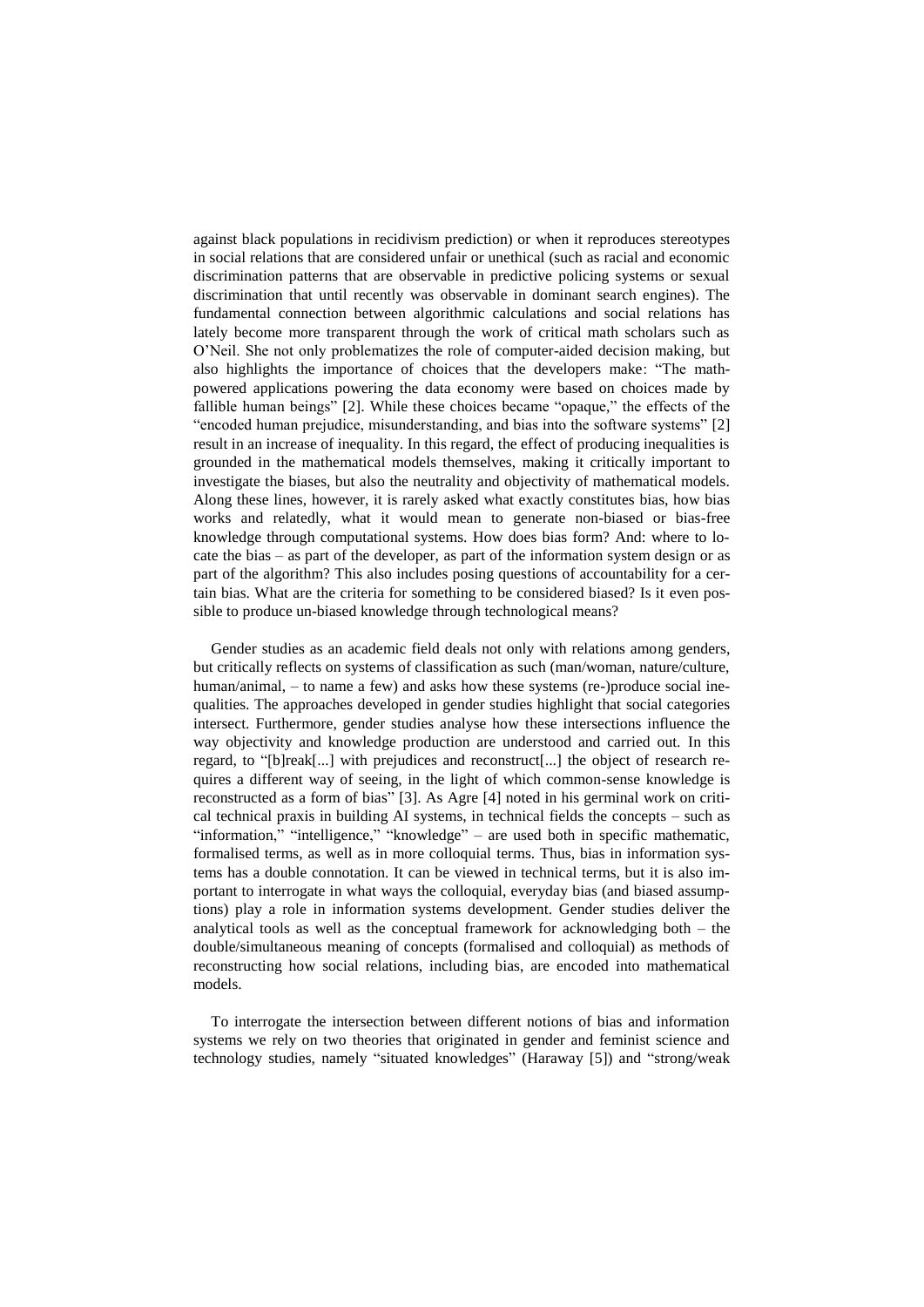objectivity" plus "standpoint theory" (Harding [6, 7]). In a nutshell, the theory of situated knowledges draws attention to how knowledge production cannot be cut off from the social and material positionality of a researcher, including their historical, conceptual, cultural, social, etc. context. According to Haraway, there is no "view from nowhere." Thus, scientific claims are not universal. Instead, we need to re-think scientific knowledge production as valid from a specific perspective or position that operates always within certain figurations of time, space and artefacts; that is, situated knowledges. Harding's theory of strong/weak objectivity and standpoint theory suggests that people involved in knowledge production must be attentive to relations of power that knowledge is always implicated in (whose perspective are we looking from? Who benefits from this perspective? Who loses?). We should, according to both theorists, aim not at "neutral" objectivity but rather at a kind of partial objectivity that acknowledges its perspective and is open about the benefits it produces to particular groups (while possibly excluding others).

These theoretical approaches can lead to, first, a better understanding of the workings of bias in information systems and, second, open up the possibilities of a societally shared accountability for biased systems. Specifically, we suggest that the perspective of situated knowledges points to the understanding of knowledge as a product of a complex network, where human researchers, data, data structure, algorithms, and broader social, political, historical and scientific context all contribute to the specific results that are produced (cf. [8]). This in turn invites to re-think bias as a complex phenomenon, distributed across the whole process of designing a particular information system. For instance, while researchers have accepted the possibility of data being biased, a situated knowledges perspective points to the importance of interrogating biases in the ways data is being classified (how are the categories formed? Which variables are being selected as important?) and processed (which kind of algorithms are built and used? How are different variables weighted in the process?), as well as to biases that occur in research design itself. In addition, this also means that bias is not a constant value, but rather that it can also change in relation to the categories formed, the variables selected and the ways in which data is processed.

As a starting point, gender studies provide specific parameters that can be used raising awareness towards gender-related bias in information system development, such as

- androcentrism (un/conscious focussing on masculine/male perspective);
- over/underestimation of gender differences (gender differences are either paid too much attention where they would not generally play a big role, or they are left unnoticed where such attention is due);
- stereotyping of gender traits (ascribing certain values/expectations/character to different genders, often reproducing prejudices that are well established in society);
- emphasizing dichotomies (focussing on showcasing differences between genders where such differences are not of major significance).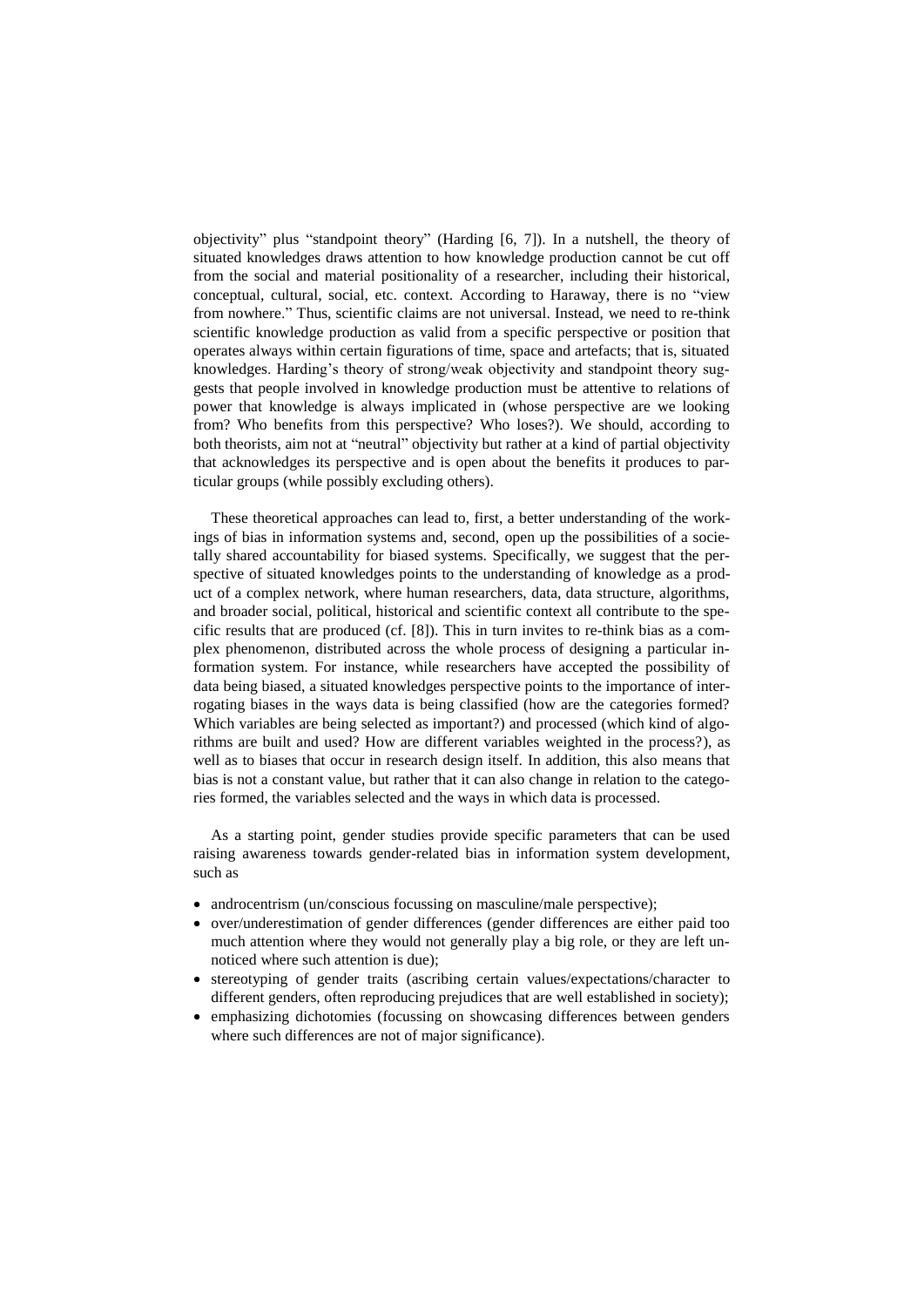Since gender is always intersectional, a more exhaustive list of parameters needs to include stereotyping of racial traits and/or bias in regard to sexual orientation, religion, age, socioeconomic status and dis\_ability.

Furthermore, relying on Harding's notion of strong/weak objectivity and standpoint theory, we argue that to develop better accountability standards and reduce biases occurring through the development process, attention should be paid to the purpose and the expected results of a particular information system. One way of doing that would be by developers and researchers paying a closer look at the concepts that are used to describe what information systems do, and how the meaning of those concepts shifts in different contexts. For example, the notion of "prediction" in algorithmic systems for developers might mean that the system analyses data and discovers patterns that express strong correlation. However, once such a system is used for the purposes of drawing policy suggestions (as in "predictive policing," for instance), the notion of "prediction" acquires a different, more colloquial meaning, thus affecting the expectations of the user and the (mis)understanding of what kind of knowledge the system generates.

A more "distributed" understanding of bias as occurring throughout the process affects also where the accountability for bias should be located. Nissenbaum [9] suggests that responsibility in computerised society needs to be re-defined in a more dispersed and nuanced way since the ownership of blame does not follow a clear, linear path but is instead more scattered through a network of actors. One recent example illustrates the need for such nuanced sensibility: in March 2016 Microsoft released the AI chatbot named Tay. However, "[t]he 19-year-old female chatbot was promptly coopted by a series of internet trolls and within 24 hours became a neo-Nazi mouthpiece for racist and sexist epithets" [10]. How much responsibility for this biased outcome of Tay's performance should be ascribed to software developers? How much are society and the users to blame? Tay is just one example that displays how strongly the question of bias in information systems relates to the question of accountability for how they are brought into use.

To sum up, this position paper is meant as a discussion starter and inspiration for further research into a more ethical and socially just information systems design by tapping into the interdisciplinary potential of gender studies. In short, we provided insight into gender studies approaches on knowledge production and asked how these approaches could be useful in accounting for bias in information systems. Understanding knowledge production – and the occurrence of bias – as a complex, embedded phenomenon and interrogating not only the processes but also the purposes and expectations of building information systems, helps understand accountability as a distributed process.